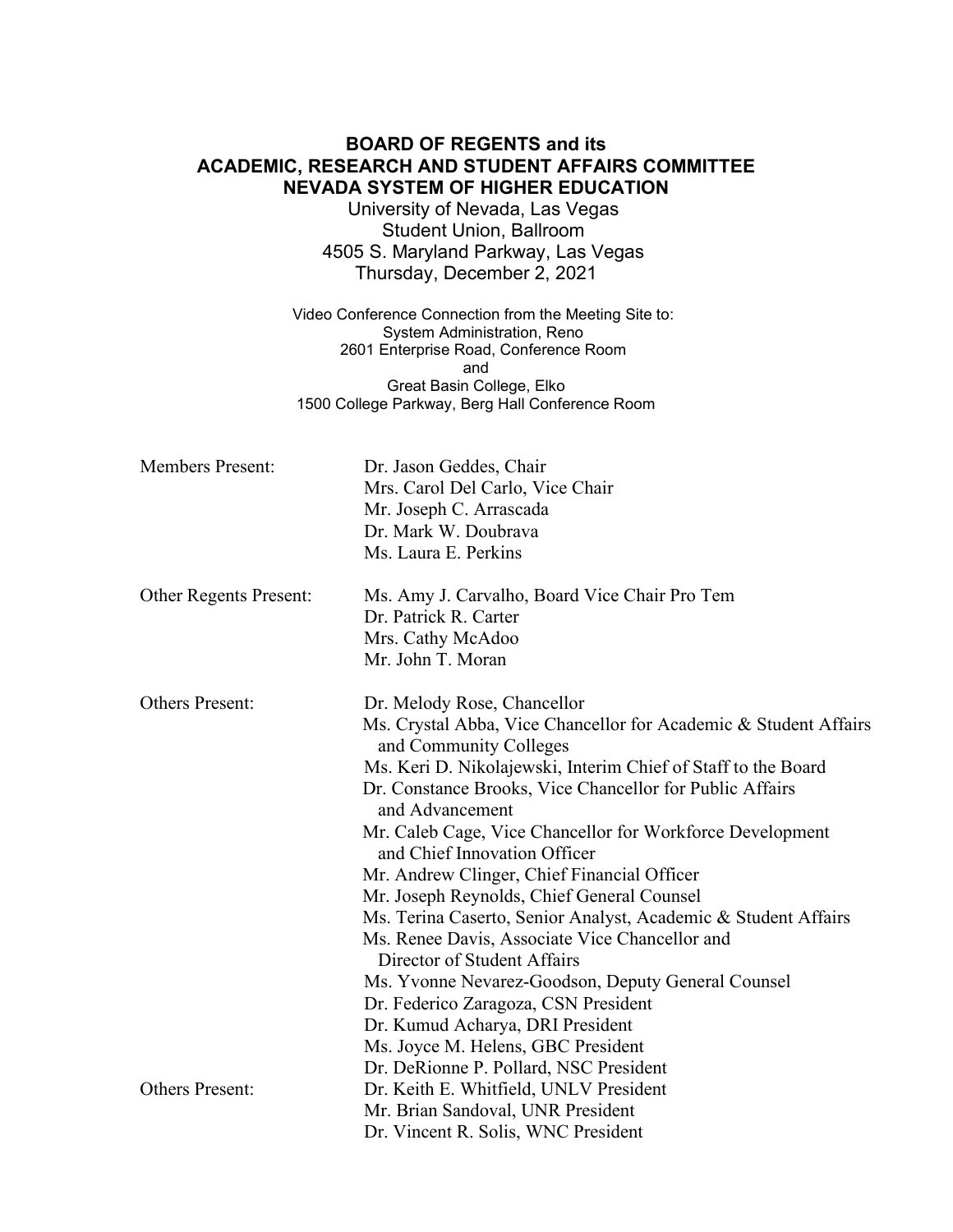Faculty senate chairs in attendance were: Dr. Dave Rhode, DRI; Mr. Kevin Seipp, GBC; Dr. Samantha Jewell, NSC; Mr. Glenn Heath, System Administration; Ms. Shannon Sumpter, UNLV; Dr. Amy Pason, UNR; and Mr. Jim Strange, WNC. Student body presidents in attendance were: Mr. Zachary Johnigan, CSN; Mr. Zachary Stamp, GBC; Ms. Lauren Porter, NSC; Ms. Darian Richards, TMCC; Ms. Caren Yap, UNLV-CSUN; Ms. Nicole Thomas, UNLV-GPSA; Mr. Austin Brown, UNR-ASUN; Mr. Matthew Hawn, UNR-GSA; and Ms. Andrea Sanchez De Loza, WNC.

Chair Jason Geddes called the meeting to order at 8:00 a.m. with all members present.

- 1. Information Only-Public Comment Special Assistant and Coordinator Winter Lipson read into the record public comment submitted by Mary Doucette regarding the *Handbook* and *Procedures and Guidelines Manual* proposed revisions regarding dual enrollment.
- 2. Approved-Consent Items The Committee recommended approval of the consent items.
	- (2a.) Approved-Minutes The Committee recommended approval of the minutes from the September 9, 2021, meeting *(Ref. ARSA-2a on file in the Board Office)*.
	- (2b.) Approved-UNLV Program Elimination, BS Athletic Training The Committee recommended approval of UNLV's request to eliminate the Bachelor of Science in Athletic Training due to new accreditation requirements that stipulate the Athletic Training program can no longer exist at the undergraduate level *(Ref. ARSA-2b on file in the Board Office)*.

Regent Perkins moved approval of the consent items. Regent Arrascada seconded. Motion carried.

3. Approved-UNLV – Program Proposal, BS General Science – The Committee recommended approval of a Bachelor of Science in General Science at UNLV. This degree program is for non-traditional science majors who have accumulated a significant number of STEM (science, technology, engineering, and math) credits but who need more coursework options to complete a degree. The BS in General Science will allow a wider variety of upper-level STEM classes from different science disciplines to fulfill degree requirements and students will be provided with more options to complete a program of study *(Ref. ARSA-3 on file in the Board Office)*.

> Regent Perkins moved approval of a Bachelor of Science in General Science at UNLV. Regent Arrascada seconded.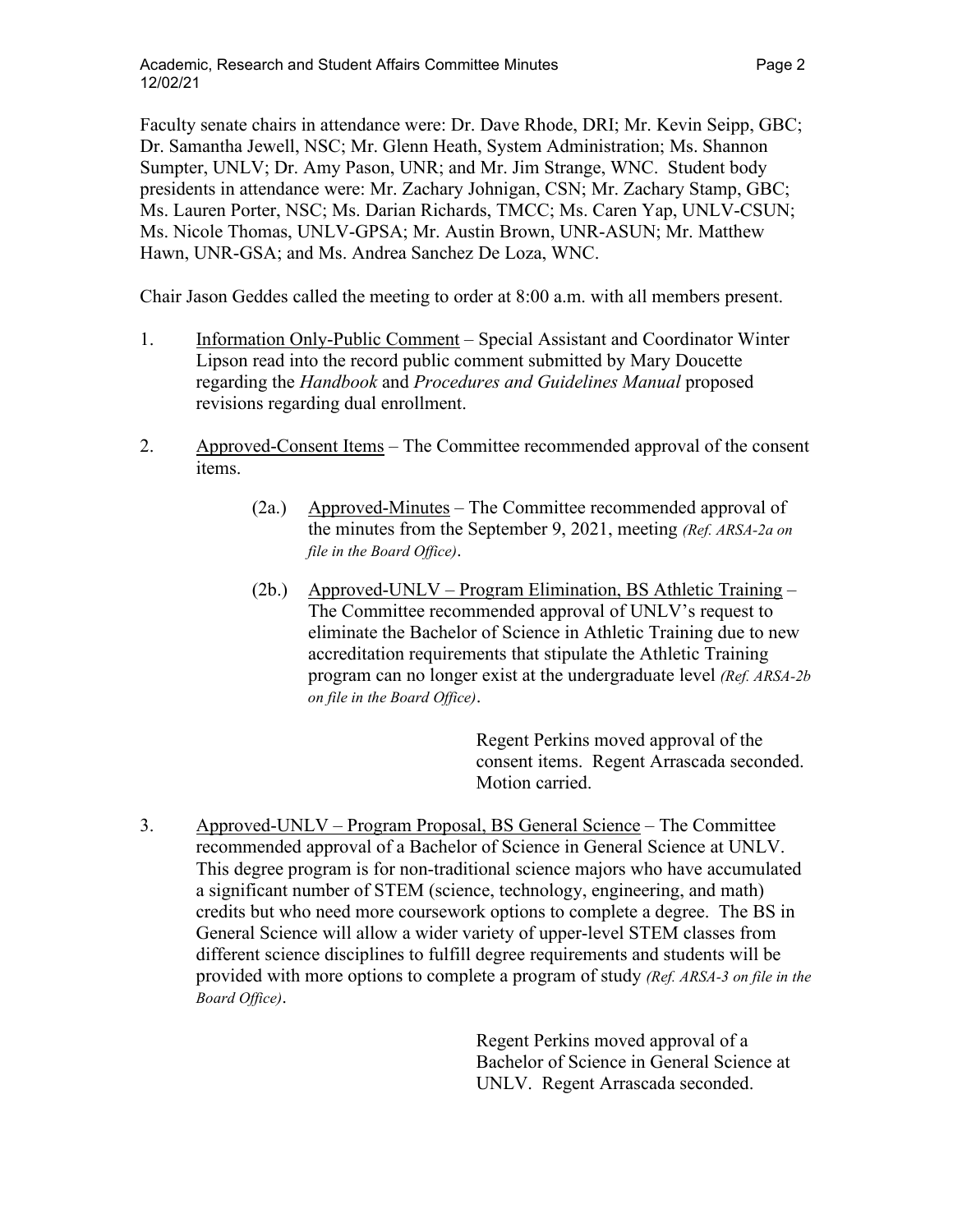## 3. Approved-UNLV – Program Proposal, BS General Science – *(continued)*

Dr. Chris Heavey, UNLV Executive President and Provost, provided a brief overview of the proposal.

Motion carried.

4. Approved-UNLV – Program Proposal, BA General Studies in Liberal Arts – The Committee recommended approval of a Bachelor of Arts in General Studies in Liberal Arts at UNLV. The BA in General Studies in Liberal Arts will offer a flexible pathway to graduation for students who do not choose or are unable to complete a more traditional undergraduate degree. Students in this program must complete all UNLV requirements for graduation, including the university General Education requirements, plus a six-credit General Studies in Liberal Arts core course sequence *(Ref. ARSA-4 on file in the Board Office)*.

> Regent Perkins moved approval of a Bachelor of Arts in General Studies in Liberal Arts at UNLV. Regent Arrascada seconded.

Dr. Heavey provided a brief overview of the proposal.

Regent Perkins asked how the notification of the program's availability will be communicated to the students who have yet to complete a degree program. Dr. Heavey answered that once the program is available, UNLV will reach out directly to those students with a large credit accumulation and offer them the opportunity to return to the institution to complete their degree.

Chair Geddes commented on issues in the past with the student database in regard to locating students who have a large number of credits and offering them opportunities to return to college. He asked if those database issues have since been resolved. Dr. Heavey said that UNLV has already completed an initial scan which identified thousands of students who fall into this category. Currently, he did not foresee any barriers; however, the team is prepared to problem-solve should any issues arise.

Motion carried.

5. Approved-UNR – Program Proposal, BS Computational Linguistics – The Committee recommended approval of a Bachelor of Science in Computational Linguistics at UNR. The BS in Computational Linguistics is a multidisciplinary major between the UNR departments of Computer Science and Engineering (CSE), English, and World Languages and Literature (WLL). The coursework will offer instruction in a number of disciplines directly relevant to computational linguistics, including world languages (primarily French and Spanish), phonology, phonetics, syntax, sociolinguistics, computational linguistics,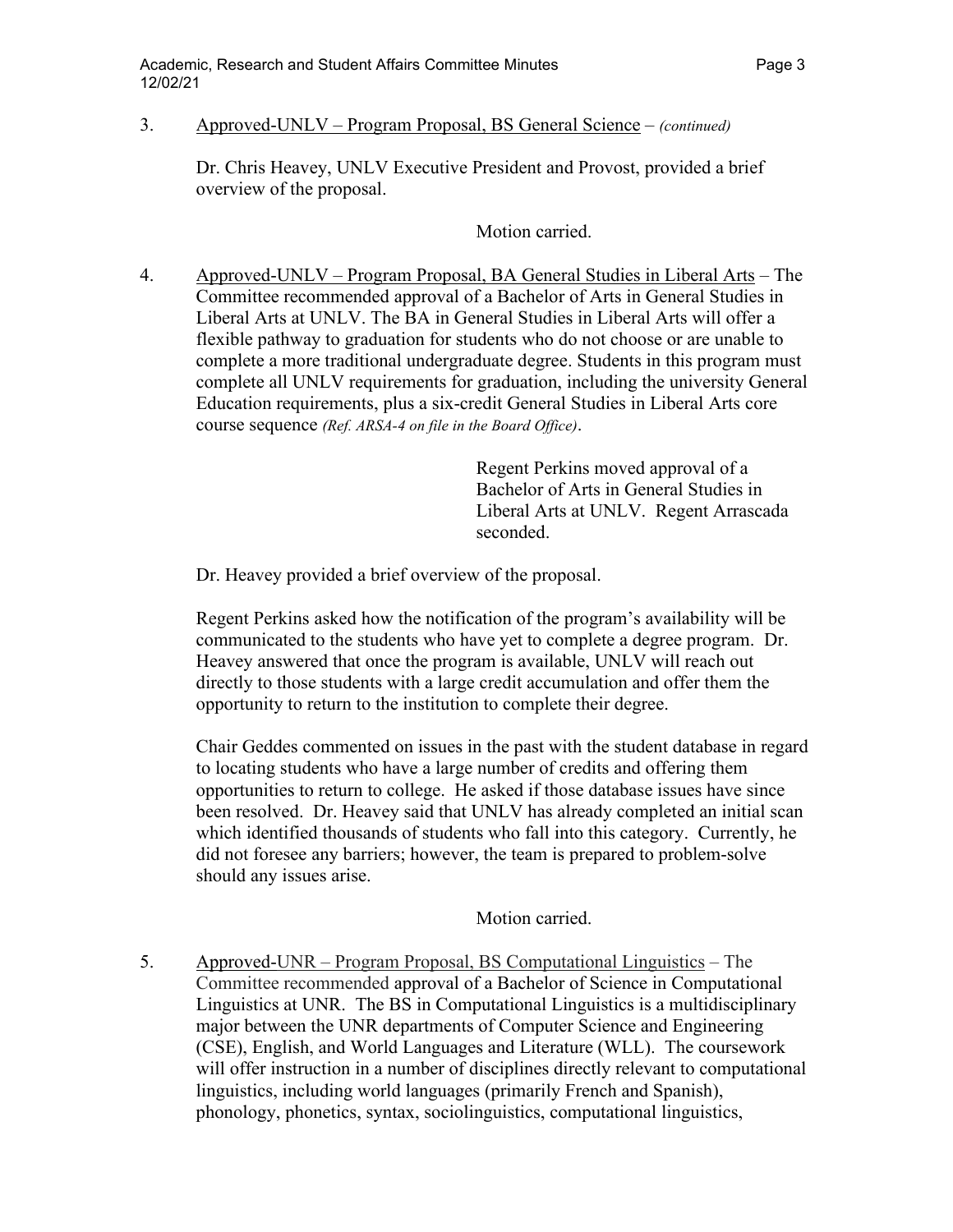5. Approved-UNR – Program Proposal, BS Computational Linguistics – *(continued)* programming, machine learning, mathematics, and data structures and algorithms *(Ref. ARSA-5 on file in the Board Office)*.

> Regent Perkins moved approval of a Bachelor of Science in Computational Linguistics at UNR. Regent Arrascada seconded.

Dr. Jeffrey Thompson, UNR Executive Vice President and Provost; and Dean, College of Science, provided a brief overview of the proposal.

Vice Chair Del Carlo asked what types of careers can be pursued with this degree. Dr. Thompson answered companies that typically hire people with this degree are Google, Apple, Amazon and so forth. Computational linguistics is a very new field which offers many opportunities for students.

Regent Arrascada complimented the diversity of coursework in the degree program.

Motion carried.

6. Approved-*Handbook* Revision, Scholarship and Grant Waivers for Cases of Sexual Harassment (SB 347) – The 2021 Session of the Nevada Legislature passed Senate Bill 347, revising provisions governing scholarship and grant eligibility for students who seek supportive measures for sexual harassment. The Committee recommended approval of an amendment to Title 4, Chapter 8, Section 13 and Title 4, Chapter 18, Sections 3 and 9 of the *Handbook* to eliminate outdated provisions governing scholarships generally and to include provisions allowing students to request a waiver from any requirement for a state or institutional scholarship or grant as a remedy or supportive measure for sexual harassment. Additional revisions to provisions governing the Governor Guinn Millennium Scholarship provide that a student may seek a remedy or supportive measure for sexual harassment in the form of a waiver from certain eligibility requirements *(Ref. ARSA-6 on file in the Board Office)*.

Ms. Crystal Abba, Vice Chancellor for Academic and Student Affairs and Community Colleges, provided a brief overview of the *Handbook* revisions related to SB 347.

> Vice Chair Del Carlo moved approval of the *Handbook* revisions. Regent Perkins seconded. Motion carried.

7. Information Only-NSHE Dual Enrollment Dashboard – Vice Chancellor for Academic and Student Affairs and Community Colleges Crystal Abba presented for information the recently developed [data dashboard on dual enrollment](https://ir.nevada.edu/dual_enrollment.php) that is the result of the work of the NDE/NSHE Dual Enrollment Task Force established by State Superintendent Jhone Ebert and Chancellor Melody Rose. The data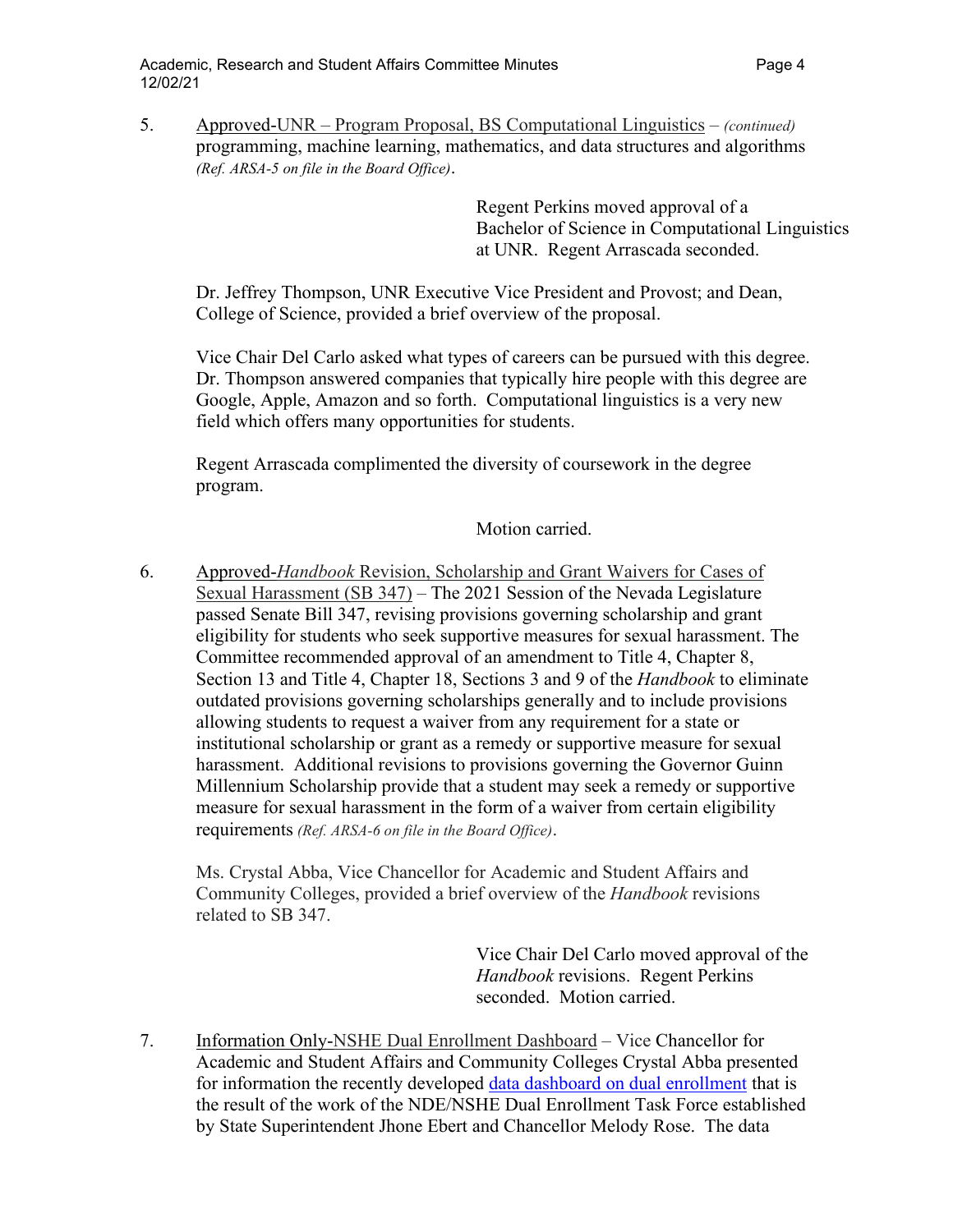7. Information Only-NSHE Dual Enrollment Dashboard – *(continued)*

dashboard includes information for each academic year on the number of high school students (freshman through senior standing) that are enrolled in an NSHE dual and/or concurrent enrollment course; the number and percentage of high school students who graduate having had a dual and/or concurrent enrollment experience in high school, and the number and percent of Nevada high school graduates with a dual and/or concurrent enrollment experience that continue to NSHE and enroll immediately following high school graduation *(Ref. ARSA-7 on file in the Board Office)*.

Vice Chancellor Abba presented information on the dual enrollment dashboard which included: the meaning of dual enrollment; the three basic components to the dual enrollment dashboard: Part One – dual enrolled high school students, Part Two – high school graduating class, Part Three – NSHE capture rates; data available in the dual enrollment dashboard; and data limitations.

Ms. Jhone Ebert, State Superintendent of Public Instruction, provided remarks regarding the collaboration between the NSHE and the State of Nevada Department of Education on the Dual Enrollment Task Force, future plans of the Dual Enrollment Task Force, the importance of fostering a college-going culture for high school students through dual enrollment programs which will assist with increasing high school graduation rates and college enrollment rates, education access and resource issues for low-income families, first generation college students and students who are historically underserved, identified key challenges to broad implementation of dual enrollment, the Nevada Department of Education's investment of \$1.6 million of the Federal Relief Funding to cover the cost of over 15,000 dual enrollment credits for students, and the launch of a teacher pathway task force.

Vice Chair Del Carlo shared her support and offered compliments regarding the partnership between the NSHE and the Nevada Department of Education.

Board Vice Chair Pro Tem Carvalho shared concerns about testing requirements for dual enrollment classes. Superintendent Ebert said that specific concern did not come up in the proposal presented; however, there are ongoing conversations regarding this matter and how to continue to address it.

Dr. Melody Rose, Chancellor, thanked Superintendent Ebert, Vice Chancellor Abba and her team, and the campus presidents for their contributions and input on dual enrollment. Chancellor Rose stated that developing a more accessible dual enrollment program has been one of her priorities since she became Chancellor.

Regent Perkins asked if any students that are in the dual enrollment program were included in the Dual Enrollment Task Force. Vice Chancellor Abba answered there were no students on the task force as there were dealing with matters such as faculty qualification, district support and so forth, so those matters do not directly impact students; however, Vice Chancellor Abba said there are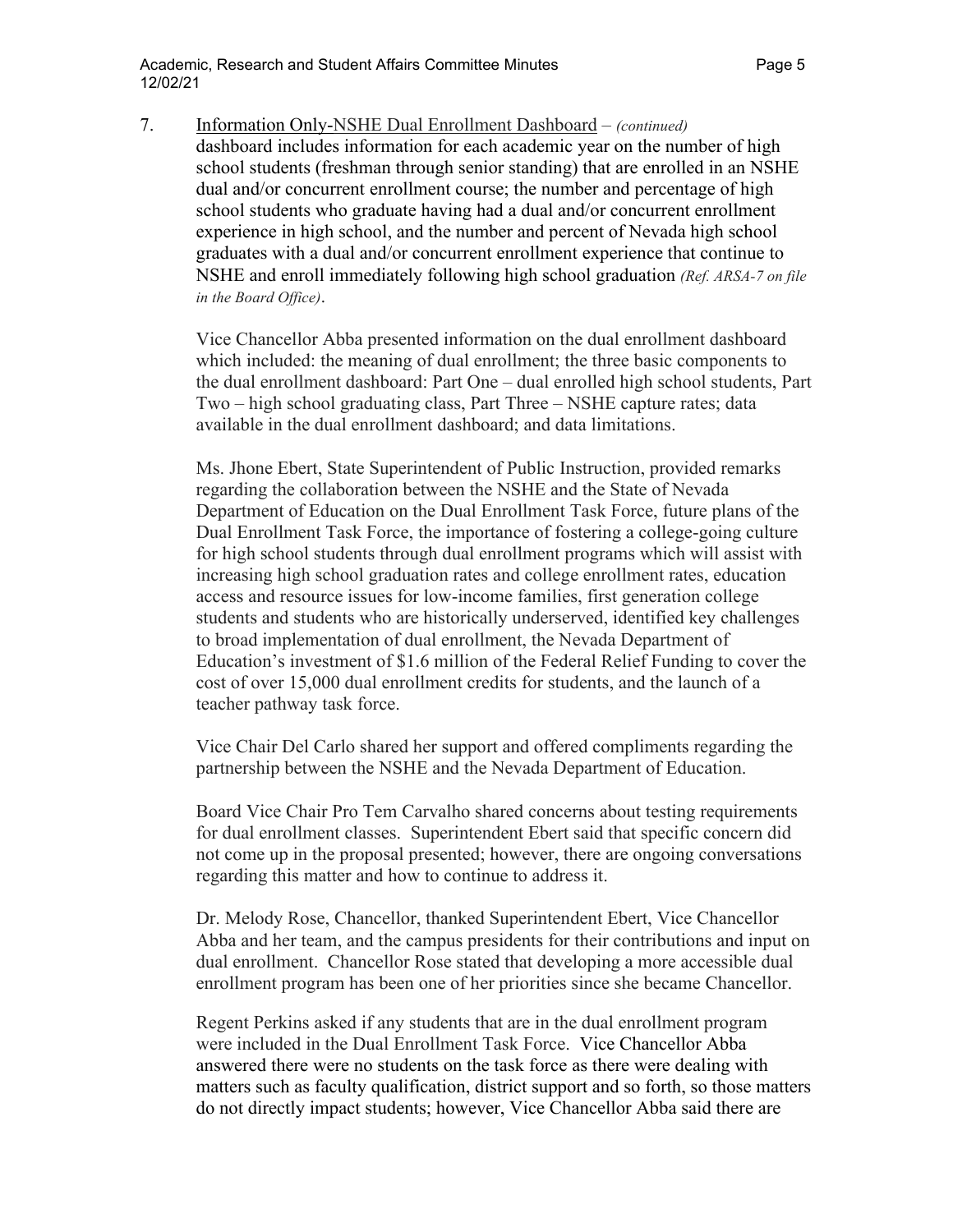7. Information Only-NSHE Dual Enrollment Dashboard – *(continued)*

still many steps that must be taken and they do plan to include students in the future.

- 8. Approved-*Handbook* and *Procedures and Guidelines Manual* Revisions, Dual Enrollment – The Committee recommended approval the following policy proposals that are the result of the ad hoc NDE/NSHE Dual Enrollment Task Force established by State Superintendent Jhone Ebert and Chancellor Melody Rose.
	- a. *Handbook (Title 4, Chapter 16, Section 2)* and *Procedures and Guidelines Manual (Chapter 7, new Section 2)* revisions establishing a uniform price across NSHE institutions for dual and concurrent enrollment courses. *(Refs. ARSA-8a(1) and ARSA-8a(2))*
	- b. *Handbook (Title 4, Chapter 16, Section 2)* revision requiring NSHE institutions that plan to establish a dual or concurrent enrollment program at a public high school or charter school where another NSHE institution is operating to properly notify the currently engaged institution and the Vice Chancellor for Academic and Student Affairs *(Ref. ARSA-8b on file in the Board Office)*.

Vice Chancellor Abba provided an overview of the *Handbook (Title 4, Chapter 16, Section 2)* and *Procedures and Guidelines Manual (Chapter 7, new Section 2)* revisions. She specifically requested that the Committee approve the alternative proposal as presented in reference ARSA-8a2.

> Vice Chair Del Carlo moved approval of the *Handbook (Title 4, Chapter 16, Section 2)* and *Procedures and Guidelines Manual (Chapter 7, new Section 2)* revisions establishing a uniform price across NSHE institutions for dual and concurrent enrollment courses as presented in the alternate proposal *(ARSA-8a2)*. Regent Arrascada seconded.

Ms. Joyce M. Helens, Great Basin College President, and Dr. Vincent R. Solis, Western Nevada College President, recognized the efforts of the Dual Enrollment Task Force and expressed support for the proposed *Handbook* and *Procedures and Guidelines Manual* revisions. President Solis also thanked the Pennington Foundation for providing scholarships to WNC students in need of free/reduced lunch.

Regent Perkins shared her appreciation of the task force's work and especially its focus on equitable access for the rural and urban communities.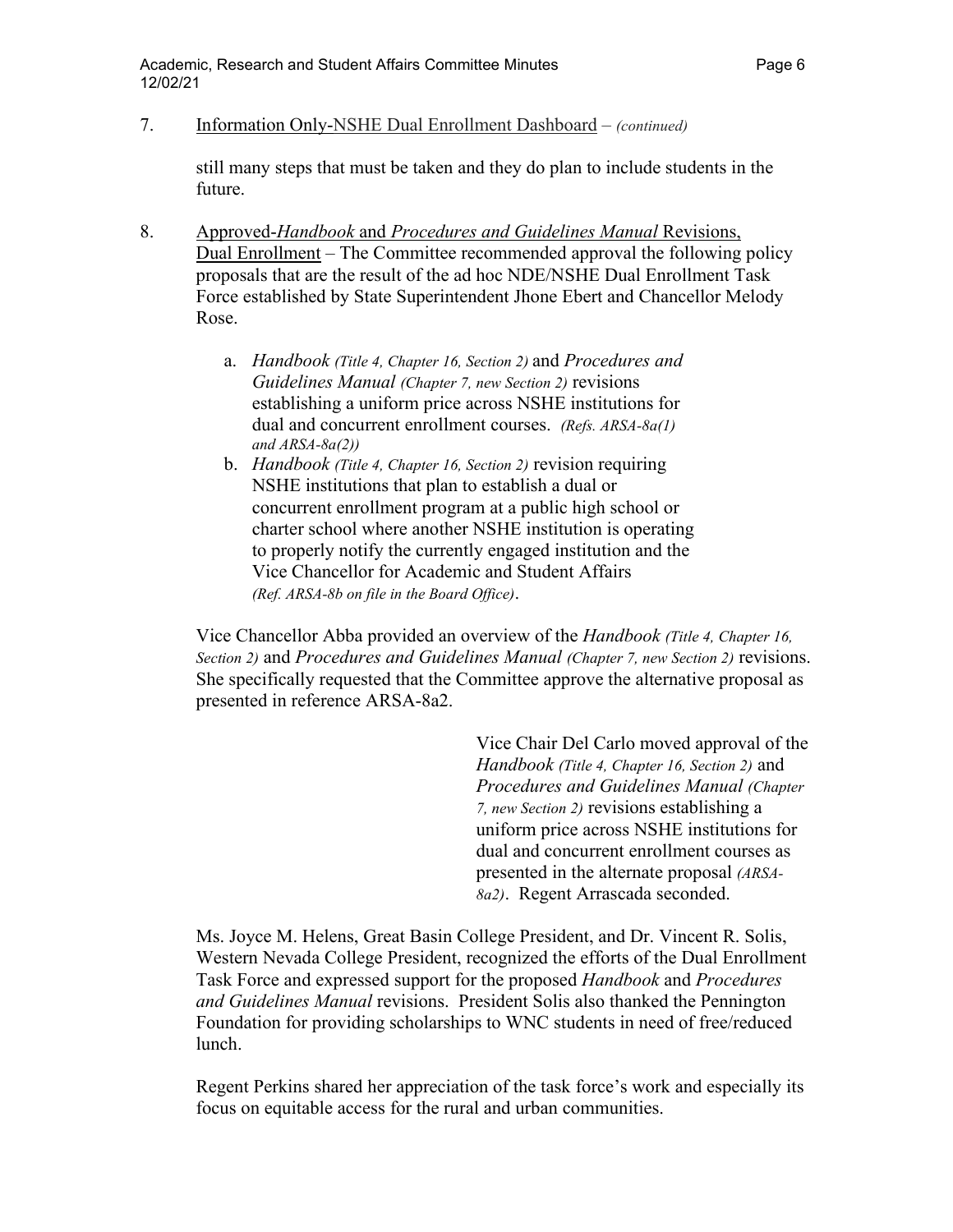## 8. Approved-*Handbook* and *Procedures and Guidelines Manual* Revisions, Dual Enrollment – *(continued)*

Motion carried.

Vice Chancellor Abba provided a brief overview of the proposed *Handbook (Title 4, Chapter 16, Section 2)* revisions.

> Regent Perkins moved approval of the *Handbook (Title 4, Chapter 16, Section 2)* revision requiring NSHE institutions that plan to establish a dual or concurrent enrollment program at a public high school or charter school where another NSHE institution is operating to properly notify the currently engaged institution and the Vice Chancellor for Academic and Student Affairs. Vice Chair Del Carlo seconded. Motion carried.

9. Information Only-New and Existing Program Review – Senior Analyst for Academic and Student Affairs Terina Caserto presented the first, third and fifth year new academic program reviews and the report on institutional reviews of existing programs as mandated by Board policy *(Title 4, Chapter 14, Section 5)*. In addition, representatives of NSC and WNC presented the reviews conducted for at least one program at their respective institutions. The presentations included the process for evaluating existing programs generally, indications of quality, whether programs are meeting employer expectations, improvements in student learning outcomes, and any action steps identified based on the review of programs and the status of action steps *(Refs. ARSA-9a, ARSA-9b, ARSA-9c and ARSA-9d on file in the Board Office)*.

Ms. Caserto provided opening remarks regarding the new and existing and program review reports.

Chair Geddes commented that it's important for the institutions to have realistic projections for new programs.

Chair Geddes and Regent Arrascada thanked Ms. Caserto for the overview and the thoroughness of the reports.

Dr. Tony Scinta, NSC Executive Provost, presented NSC's existing program review process which included: the purpose of a 10-year program review; revision of the program review guidelines; process; snapshots of revisions to program review; review components; key metrics; example program review: BS in Business Administration, goal of degree, program "vital signs" – 1-year retention rate; review of program: curricular analysis